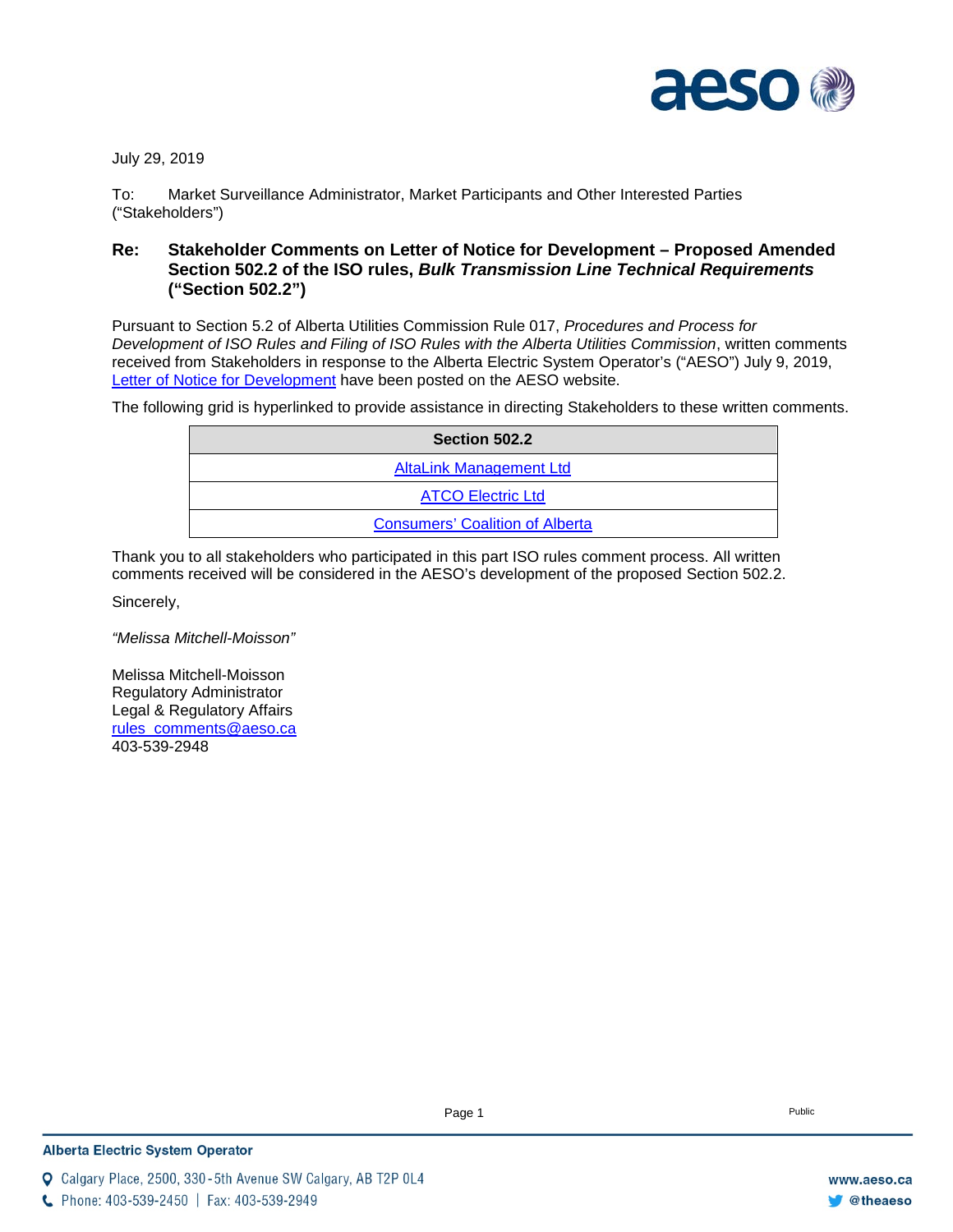### <span id="page-1-0"></span>**Stakeholder Comment Matrix – July 9, 2019**

## **Development of Proposed Amended Section 502.2 of the ISO rules,** *Bulk Transmission Line Technical Requirements* **("Section 502.2")**

# aeso<sup>®</sup>

| <b>Period of Comment:</b> July 9, 2019 |            | through July 25, 2019 |        | <b>Contact:</b> Jenette Yearsley |
|----------------------------------------|------------|-----------------------|--------|----------------------------------|
| <b>Comments From:</b>                  | AltaLink   |                       | Phone: | 403-387-8275                     |
| Date:                                  | 2019/07/19 |                       | Email: | Jenette. Yearsley@AltaLink.ca    |

Instructions:

- 1. Please fill out the section above as indicated.
- 2. Please refer back to the Consultation Letter under the "Attachments" section to view materials related to the proposed amended Section 502.2
- 3. Please respond to the questions below and provide your specific comments (if any). Blank boxes will be interpreted as favourable comments.

### *The AESO is seeking comments from Stakeholders on the development of proposed amended ISO rule Section 502.2 with regard to the following matters:*

|              | <b>Development of a Proposed ISO Rule</b>                                                                                                                         | <b>Stakeholder Comments and/or Alternate Proposal</b>                                                                                                                                |
|--------------|-------------------------------------------------------------------------------------------------------------------------------------------------------------------|--------------------------------------------------------------------------------------------------------------------------------------------------------------------------------------|
|              | Do you agree or disagree that the issue identified requires<br>the development of proposed amended Section 502.2?<br>Please comment.                              | Agree.                                                                                                                                                                               |
| $\mathbf{2}$ | Do you agree or disagree with the potential objective or<br>purpose of proposed amended Section 502.2? Please<br>comment.                                         | Agree.                                                                                                                                                                               |
| 3.           | Do you agree or disagree with the proposed form of<br>consultation and timelines? Please comment.                                                                 | Agree. AltaLink encourages that the consultation occurs at the earliest opportunity<br>and should include working group sessions in addition to any webinars or written<br>feedback. |
| 4.           | Do you intend to participate in any related consultation? OR<br>Do you agree that no consultation group is required for this<br>rule development? Please comment. | AltaLink intends to participate in any related consultation.                                                                                                                         |
| 5.           | Do you have any additional comments?                                                                                                                              | No.                                                                                                                                                                                  |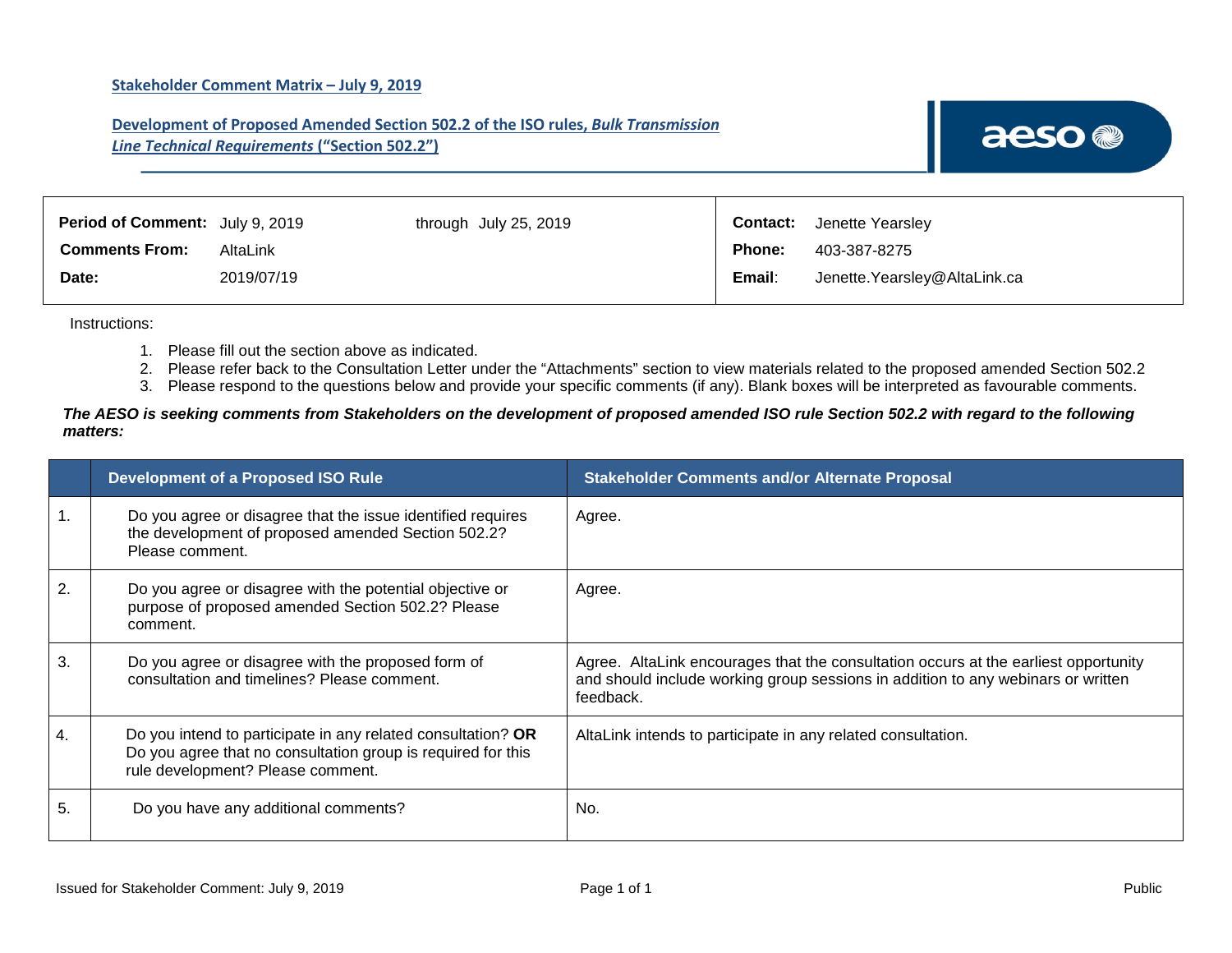### <span id="page-2-0"></span>**Stakeholder Comment Matrix – July 9, 2019**

## **Development of Proposed Amended Section 502.2 of the ISO rules,** *Bulk Transmission Line Technical Requirements* **("Section 502.2")**

# aeso<sup>®</sup>

| <b>Period of Comment:</b> July 9, 2019 |                      | through July 25, 2019 | <b>Contact:</b> | Dan Bamber          |
|----------------------------------------|----------------------|-----------------------|-----------------|---------------------|
| <b>Comments From:</b>                  | <b>ATCO Electric</b> |                       | <b>Phone:</b>   | 780 918-0986        |
| Date:                                  | [2019/07/10]         |                       | Email:          | Dan.bamber@atco.com |

Instructions:

- 1. Please fill out the section above as indicated.
- 2. Please refer back to the Consultation Letter under the "Attachments" section to view materials related to the proposed amended Section 502.2
- 3. Please respond to the questions below and provide your specific comments (if any). Blank boxes will be interpreted as favorable comments.

### *The AESO is seeking comments from Stakeholders on the development of proposed amended ISO rule Section 502.2 with regard to the following matters:*

|    | <b>Development of a Proposed ISO Rule</b>                                                                                                                         | <b>Stakeholder Comments and/or Alternate Proposal</b>               |
|----|-------------------------------------------------------------------------------------------------------------------------------------------------------------------|---------------------------------------------------------------------|
|    | Do you agree or disagree that the issue identified requires<br>the development of proposed amended Section 502.2?<br>Please comment.                              | Agree                                                               |
| 2  | Do you agree or disagree with the potential objective or<br>purpose of proposed amended Section 502.2? Please<br>comment.                                         | Agree                                                               |
| 3. | Do you agree or disagree with the proposed form of<br>consultation and timelines? Please comment.                                                                 | Agree                                                               |
| 4. | Do you intend to participate in any related consultation? OR<br>Do you agree that no consultation group is required for this<br>rule development? Please comment. | Participate                                                         |
| 5. | Do you have any additional comments?                                                                                                                              | ATCO thanks AESO for allowing us to participate in the consultation |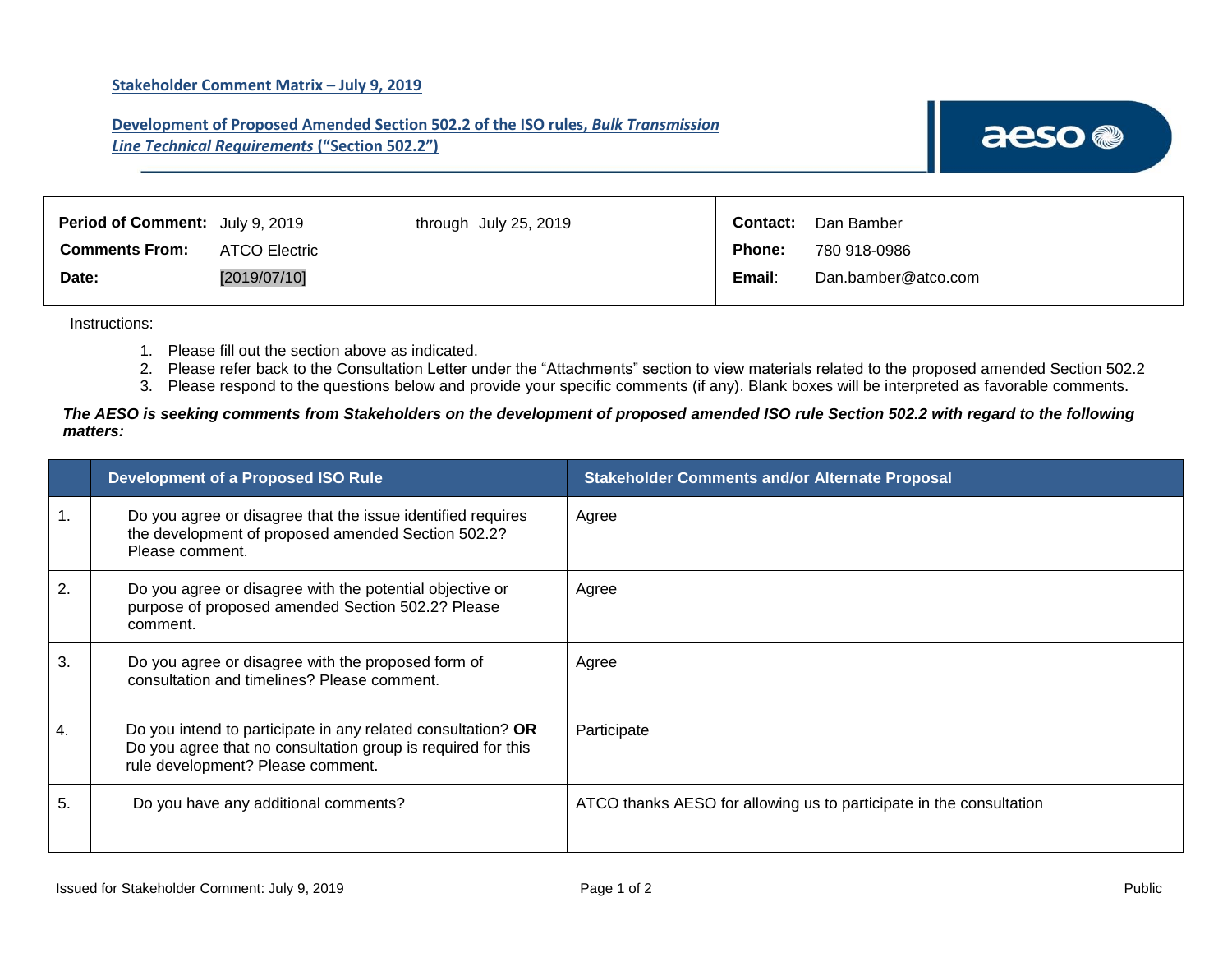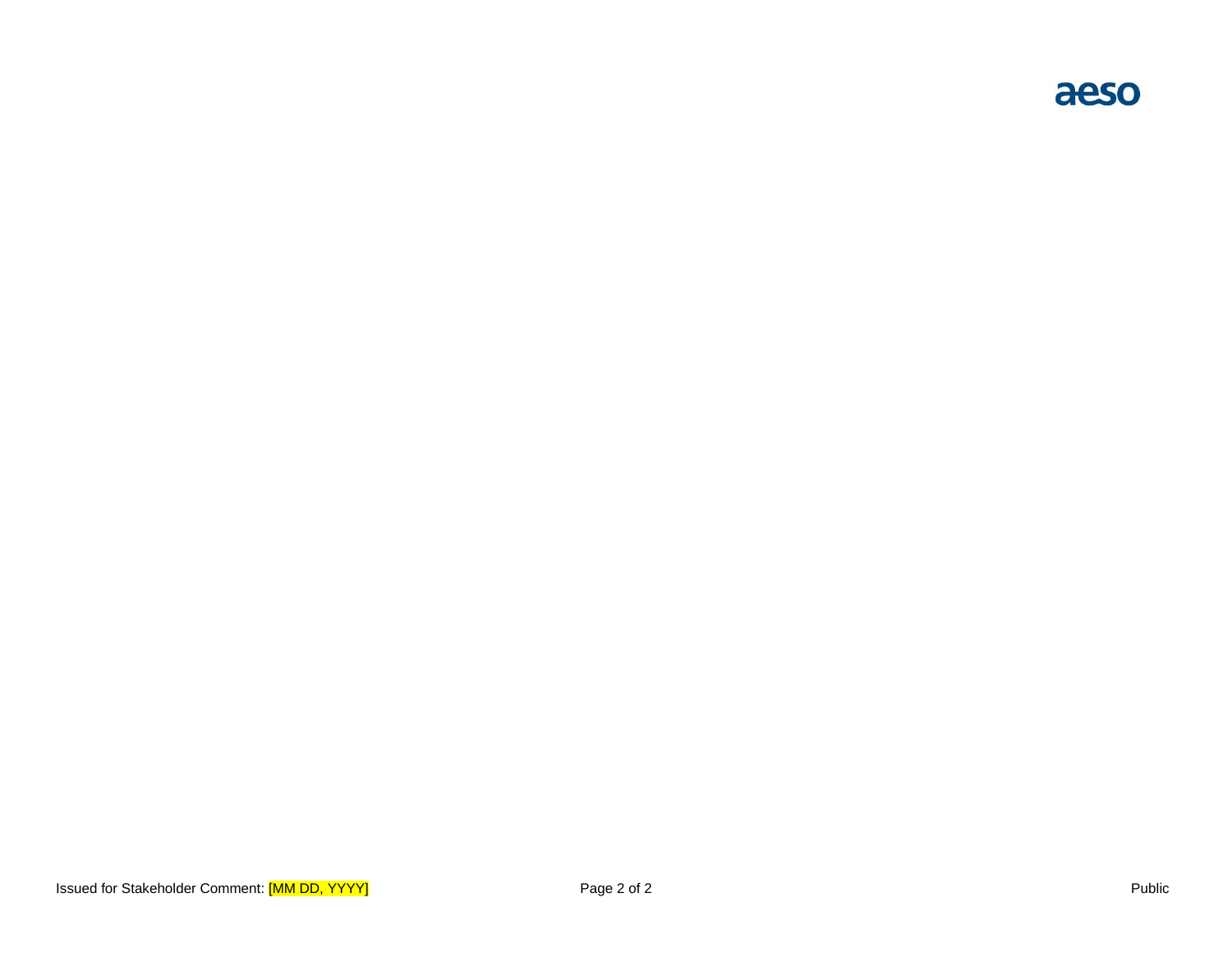## <span id="page-4-0"></span>**Stakeholder Comment Matrix – July 9, 2019**

## **Development of Proposed Amended Section 502.2 of the ISO rules,** *Bulk Transmission Line Technical Requirements* **("Section 502.2")**

# aeso<sup>®</sup>

| <b>Period of Comment:</b> July 9, 2019 |                                 | through July 25, 2019 | Contact:      | Jim Wachowich / Dan Levson               |
|----------------------------------------|---------------------------------|-----------------------|---------------|------------------------------------------|
| <b>Comments From:</b>                  | Consumers' Coalition of Alberta |                       | <b>Phone:</b> | (780) 429-0555 ext. 223 / (403) 615-8886 |
| Date:                                  | 2019/07/25                      |                       | Email:        | jim@wachowich.com / dan@bema.ltd         |

Instructions:

- 1. Please fill out the section above as indicated.
- 2. Please refer back to the Consultation Letter under the "Attachments" section to view materials related to the proposed amended Section 502.2
- 3. Please respond to the questions below and provide your specific comments (if any). Blank boxes will be interpreted as favourable comments.

### *The AESO is seeking comments from Stakeholders on the development of proposed amended ISO rule Section 502.2 with regard to the following matters:*

|    | <b>Development of a Proposed ISO Rule</b>                                                                                            | <b>Stakeholder Comments and/or Alternate Proposal</b>                                                                                                                                                                                                                                                                                                                                                                                                                                                                                                                                                                                                                                   |
|----|--------------------------------------------------------------------------------------------------------------------------------------|-----------------------------------------------------------------------------------------------------------------------------------------------------------------------------------------------------------------------------------------------------------------------------------------------------------------------------------------------------------------------------------------------------------------------------------------------------------------------------------------------------------------------------------------------------------------------------------------------------------------------------------------------------------------------------------------|
|    | Do you agree or disagree that the issue identified requires<br>the development of proposed amended Section 502.2?<br>Please comment. | Yes.                                                                                                                                                                                                                                                                                                                                                                                                                                                                                                                                                                                                                                                                                    |
| 2. | Do you agree or disagree with the potential objective or<br>purpose of proposed amended Section 502.2? Please<br>comment.            | The CCA agrees with the general objective.                                                                                                                                                                                                                                                                                                                                                                                                                                                                                                                                                                                                                                              |
| 3. | Do you agree or disagree with the proposed form of<br>consultation and timelines? Please comment.                                    | The CCA is concerned that the timeline to implement this rule change - that could<br>potentially produce cost savings - is taking a very long time. If no bulk transmission<br>lines designed to the current standard have been built since 2014/15 (when the TWG<br>became active) and none will be designed and then built to the revised standard until<br>the revised standard is in place, then the CCA is less concerned. However, if<br>transmission lines have been (and will be) built to the current standard and this results<br>in additional costs, then a material opportunity to save money will have been lost due<br>to the length of time this rule change is taking. |